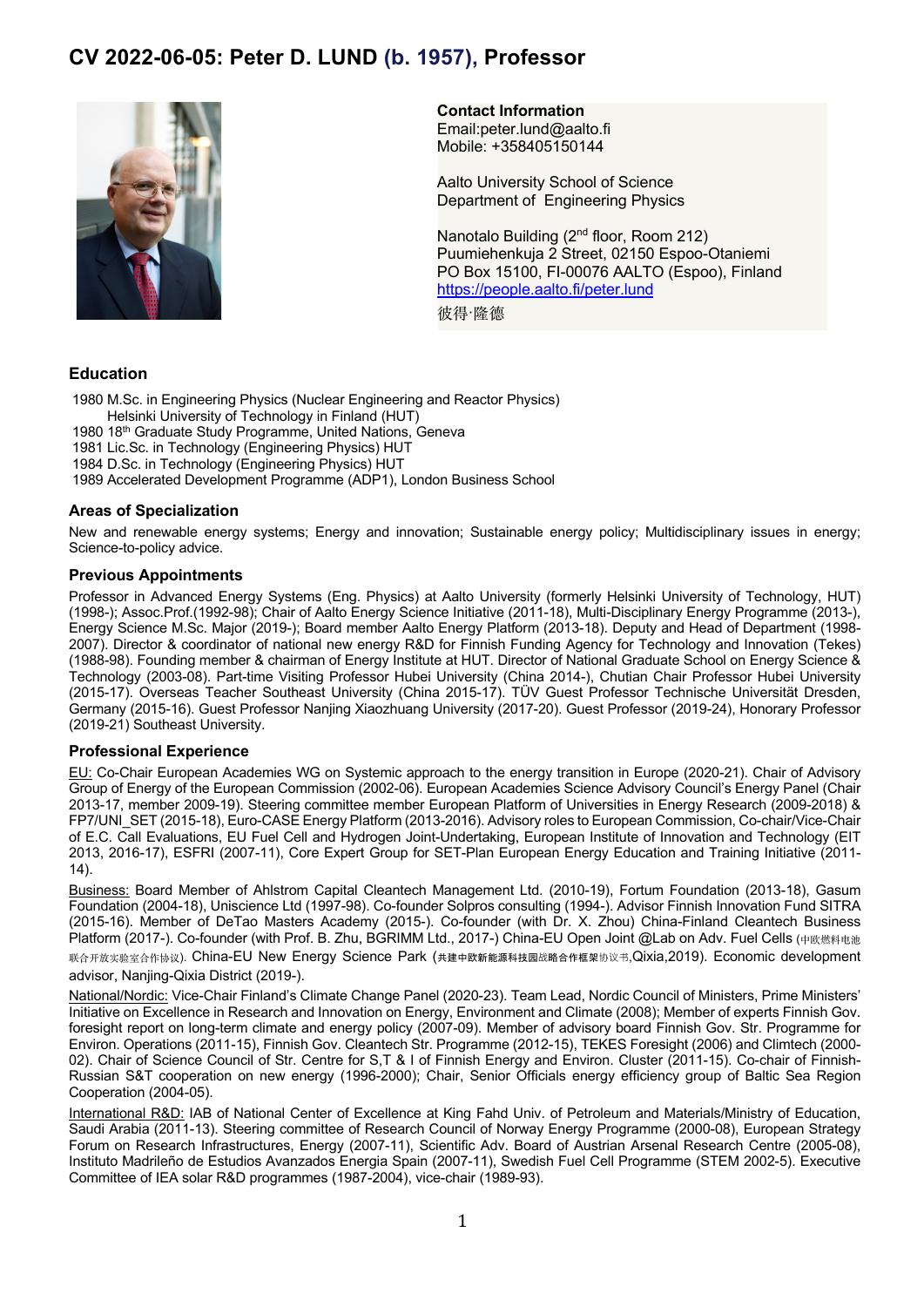Academic/NGO: Member, Finnish Academy of Science and Letters (2018-), Swedish Engineering Academy in Finland (1998-). Member of advisory board Finland Futures Research Centre (2011-15), Johns Hopkins University ISEP (2017-). Board member Helsinki Institute of Physics (1999-06), Finnish Physical Society (1997-99), International Solar Energy Society (1996-99), Swedish Engineering Academy in Finland (2008-13), Finnish Solar Energy Society (1980-84) chairman (1984-85), WWF Finland vice-chair (2004-10) & board of trustees (2000-05). International Council for Thermal Energy Storage, chairman (1994-97); IEEE Technical Committee on Intelligent Green Production Systems, member (2006-); European Renewable Energy Research Centers EEIG, member (1995-2016).

Research/Programme Evaluations: Participated in 80 international evaluations, 20 countries (1992-). Austria (BMNT), Belgium (VITO), Canada (NRC, ORF), Denmark (Energistyrelsen, IRF, H.C. Ørsted, DFF, DTU/Risö), Estonia (ERC, Enterprise Estonia), Finland (Ministry of Trade and Industry), France (ANR), Germany, Hong Kong (RGC), Ireland (SFI), Israel (ISF), Kazakhstan (Ministry of Education and Science), Norway (Research Council of Norway, VISTA), Poland (NSC), Portugal (FCT), Saudi-Arabia (Ministry of Higher Education), Singapore (Agency for STR), Sweden (STEM, Formas, NUTEK), Switzerland (Federal Office of Energy), USA (NSF), IEA, European Commission (many: FP4-FP7, EIT/KIC, JU FCH, Horizon 2020, FET-Flagship, FET, Era-Net, Erasmus+ (3), EU Future Batteries (3), ICT, EU Green Deal, Horizon Europe (2), foundations.

Academic evaluations: Austria, Australia, Belgium, Denmark, Estonia, Finland, France, Germany, India, Ireland, Israel, Jordan, Latvia, Netherlands, Norway, Pakistan, Poland, Qatar, Sweden, Turkey, UK.

Scientific Journals: Editor-in-Chief Oxford Open Energy (Oxford University Press, 2021-); Founding Co-Editor Global Challenges (Wiley, 2015-6, Exc. Adv. Committee 2017-); Co-Editor-in-Chief Interdisciplinary Reviews: Energy and Environment (Wiley, 2010- ); Editor-Europe Energy Research (Wiley, 2004-2018); Associate Editor Nano Energy (Elsevier, 2014-5), Solar Energy (2001-5); Editorial board Applied Energy (Elsevier), Energy Sci.& Eng.(Wiley), Int. J. Low-Carbon Technologies (Oxford Univ. Press), Energies (MDPI), Nanomaterials (MDPI), Adv.Board of SCI (MDPI), Energy Materials (OAE). Guest Editor of many special issues. Reviewer 45 journals.

Awards: Honors in Silver by the Swedish Engineering Academy in Finland (2021). Best research article award of 2020 at Tallinn University of Technology in Technics and Technology (coauthored Nano Energy 67(2020)104183) (Estonia 2021). Jiangsu Province International Science and Technology Cooperation Award (China 2021), Tutoring of 1<sup>st</sup> Prize Entry for the Nat. College New Energy Vehicle Big Data Application Innovation Competition (China, Dec 2020). Jiangsu Friendship Award and Medal 2020 (China). Paper Renewable & Sustainable Energy Reviews 101(2019) selected as paper of the month at Riga Technical University (May 2019). World Society of Sustainable Energy Technologies Innovation Award 2018 (Power Generation Technologies, with Prof. B. Zhu), Jinling Friendship Award (Nanjing, China) 2016, Finnish Solar Industry Life-Work Award 2016, Poster Recognition Award (Nanoenergy 2017, Espoo; with M. Lin and group), Best Paper Award (World Society of Sustainable Energy Technologies, Geneva, 2014; with J. Lindgren), Finnish Nature League Award, 2014, Fortum Prize 2008, Lyceum Award of Pori City, 2006, Finnish Nature Conservation Society's Prize in 2004, ISES Löf-Duffie Award 1991, Imatran Voima Utility Foundation Best PhD Thesis in Energy Award 1987. Knight, First Class, of the Order of the White Rose of Finland 2007.

Conferences: Chairman (10), session chair (37), international committee (60), invited talks (>100). General Chairman of Nano Energy Conference (2014-). Co-organizer Jiangsu-EU Conference on New Energy.

Societal: Frequently asked expert in parliamentary hearings, talks, and public/social media (@LUND\_ENERGY). Public and private sector consulting (1995-).

Teaching: Supervised > 150 doctoral and master students. He has guided/supervised 50 doctoral dissertations. Five former Ph.D. students are professors. University courses for 40 years (basics & advances in new energy, energy systems, thermodynamics, fuel cells & H<sub>2</sub>, solar, wind, multidisciplinary), visiting lectures. Executive education.

## **Research Activities**

Recent projects: EU 2020: Innovation pathways, strategies and policies for the Low-Carbon Transition in Europe, SURFIT Sustainable solutions for affordable retrofit of buildings; Strategic Research Council: Creative adaptation to wicked socioenvironmental disruptions; Nordic Flagship: Flexibility for Variable Renewable Energy Integration in the Nordic Energy System; Academy of Finland: A novel single component fuel cell based on engineered nanocomposites, China-Finland collaboration; ASPIRE: novel integrated approach for highly reproducible and stable perovskite solar cells; Ministry of Environment: Importance of electrification for decarbonization.

Active research collaboration: Southeast University, China University of Geosciences, Hubei University, Nanjing Institute of Technology, Northeastern University, Xi'an University, Tinjian University, Hongkong Polytechnic University, Johns Hopkins University, University of Delaware, Indian Institute of Technology (Delhi), Comsat-Islamabad, Royal Institute of Technology (KTH), Danish Technical University (DTU), Riga University of Technology, Technical University of Dresden, Skolkovo Institute of Science and Technology, Finnish universities.

#### **Research Interests**

Future and multidisciplinary energy issues: Energy transition, clean energy systems, nanoenergy,multidisciplinary energy science.

Keywords: solar energy, fuel cells and hydrogen, nanomaterials, energy systems analysis, modelling, scenarios, innovations

#### **Resume of Experience**

Peter Lund has more than 40 years of experience in energy and science. He has a rich track-record from research and academia, working across disciplines and bridging sectors. He also applies science to useful human ends, putting experience and insight to lecturing, innovations, science-to-policy advice, and consultancy. His expertise comprises many sustainable energy systems. His academic interest is on energy materials and systems, with a multidisciplinary link to policies, energy transition, and businesses. He is fluent in Finnish, Swedish, English, German, beginner in Chinese.

He has served in different capacities; e.g. board memberships, evaluation of R&D programmes, coordination of RTD, involvement with breakthrough programmes world-wide, which together have resulted in profound insight on research and innovation. EU and China are in his special focus of international work.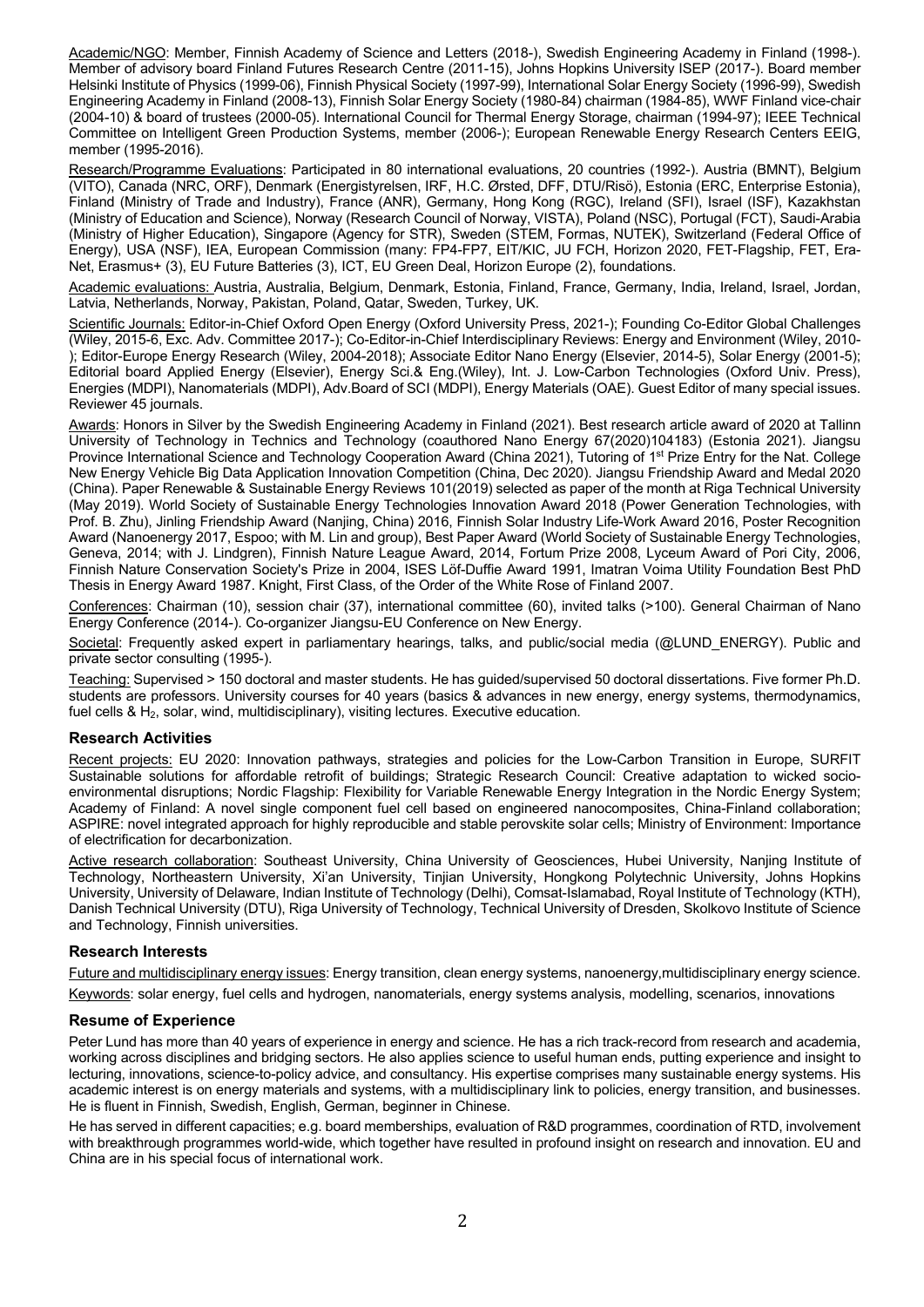## **Main Achievements**

Dr. Lund has made original contributions in clean energy, in particular advanced fuel cells,  $3<sup>rd</sup>$  generation solar cells, energy storage, energy system flexibility, but also in large R&D initiatives. He pioneered solar energy and energy storage research in Finland in late 1970. His achievements have been recognized with the Finnish Solar Industry Life-Work Award, Imatran Voima and Fortum Foundation Awards, among others.

He pioneered seasonal storage for solar energy. He was PI for world's 2<sup>nd</sup> large-scale solar storage pilot project; he did groundbreaking work in their optimization and design for which work he received the International Solar Energy Society's Löf-Duffie Award. Dr. Lund pioneered H<sub>2</sub> technology for energy storage (Power-to-H<sub>2</sub>-to-Power), and piloted world's 2<sup>nd</sup> PV-H<sub>2</sub> seasonal storage system also serving as one of the first solar-to-fuel systems. Later on, he took on photochemical hydrogen production (PEC), in which his group was able to radically reduce catalyst demand. He co-pioneered international cooperation on zero-energy houses and PV in buildings with the IEA. This contributed to first commercial BIPV panels. Using carbon nanomaterials, his team produced one of the best non-platinized counter electrode and world-record efficiency of metallic flexible dye solar cells. They found key ageing factors for DSC and co-developed pivotal DSC ageing tests. This works continues on perovskite solar cells.

In fuel cells, his team innovated 2D current density measurements for PEM fuel cells to optimize flow, also first open-cathode PEMFC with high power density inspiring both portable and aerial use. His group developed tertiary compounds with nanostructures yielding highest ever measured ionic conductivity at intermediate temperature for high-power ceramic fuel cells (>1Wcm-2). With Chinese groups lead by Prof. Zhu he co-established a new field on ionic-semi-conductors. This work was recognized with the World Society of Sustainable Energy Technologies Innovation Award.

Dr. Lund's work has helped to integrate PV and wind into energy systems and develop flexibility measures. He showed that through power-to-thermal measures the self-consumption share of variable renewable power could be 2-3-folded almost anywhere globally. His work on market penetration of new renewable energy technologies presented at pre-COP13 conference in Copenhagen in 2006 received global coverage, and foresaw the coming development trends in clean energy.

Dr. Lund has contributed to multi-disciplinary energy science by combining socio-economic and technical disciplines, which he has applied to energy poverty, inclusion, regime issues in sustainable energy transitions.

He has contributed to key energy initiatives in EU (SET-Plan, EIT/KIC, FET Flagship), science-to-policy advice (EASAC, SAM), and Nordic collaboration. He chaired the Advisory Group of Energy of the European Commission 2002-06, which provided among the first input to the European Strategic Energy Technology Plan (SET-Plan), now the largest energy R&D effort in Europe. He was member of the European Commission's High-Level Group for Peer-Review on economic, social and environmental impacts of the Joint Technology Initiative on Fuel Cell and Hydrogen Technologies in 2007, which evolved to the 1billion €+ Joint-Undertaking on Fuel Cells and Hydrogen (JU FCH). He has also had several evaluator assignments to the European Institute for Innovation and Technology (EIT) and EU Future Emerging Technologies (FET) Flagship initiatives, which are major breakthrough initiatives in Europe. He is past Chair of the Energy Steering Panel of the European Academies Science Advisory Council, which provided science-to-policy advice to EU's decision-makers, e.g., on biofuels and bioenergy sustainability, shale gas, energy storage, nuclear waste. He co-chaired (2020-2021) a group of top scientists under Science Advice for Policy by European Academies on evidence-based policy options for the European Commission's Scientific Advice Mechanism on the energy transition in Europe (correspondence in *Nature* 596, 486 (2021), doi: https://doi.org/10.1038/d41586-021-02311-1).

He was the Chairman (2012-2015) of the Science Council for the Strategic Centre for Science, Technology and Innovation of the Finnish Energy and Environment Cluster, which was a major public-private effort to combine excellence and relevance for breakthroughs and commercialization of new energy technologies. He was team lead of Nordic Prime Minister's Research Excellence initiative in Energy and Climate (2008), the largest project in Nordic cooperation. He coordinated Finnish advanced energy R&D (TEKES) for 10 years, with unique industry-academia innovation ecosystems leading to ground-breaking innovations in arctic wind energy, BIPV, superconductive motors, among others. He has participated in 100 strategic reviews & evaluations in 20 countries with a R&D value of over \$3B.

Domestically he has actively contributed to science-to-policy advice to climate and energy policy; he is vice-chair of the Finnish Climate Panel, mandated by the Government to provide scientific advice to Finnish climate policy-making, e.g., Ministries; he has participated in many parliamentary hearings. For his societal contributions, he was awarded the Finnish Nature League Award in 2014 and the Finnish Nature Conservation Society's Prize in 2004. He is member of the Finnish Academy of Science and Letters and Swedish Engineering Academy in Finland (former board member), receiving the Honors in Silver for his contibutions..

He has actively collaborated with China on solar energy and fuel cells since 2008, including establishment of two EU-China collaboration platforms, visiting scholar in 3 universities, several keynotes, advisor, co-authored 20+ journal articles with scientists from 7 universities. His work with China has resulted in major science outcomes and new business initiatives. He is recipient of the prestigious Jinling Award (Nanjing) in 2016 and the Jiangsu Friendship Award and Medal in 2020.

## **Selected publications**

380 peer-reviewed journal articles, 500+ research papers. 24 chapters & edited books. Google-Scholar h-index 65; 16,780 cit. Energy materials:

M.I. Aghar, S. Jouttijärvi, R. Jokiranta, A.-M. Valtavirta, P. D. Lund. Wide bandgap oxides for low-temperature single-

layered nanocomposite fuel cell. *Nano Energy* 53 (2018) 391-397. (Impact Factor=17.8)

A Tiihonen, K Miettunen, J Halme, P Lund, Perovskite solar cell ageing standards need reproducible data on failure mechanisms. *Science* eLetter 14.3.2018 http://science.sciencemag.org/content/359/6374/388/tab-e-letters

Jianbing Huang, Shunquan Tan, Peter Lund and Huanping Zhou. Impact of H2O on organic-inorganic hybrid perovskite solar cells. *Energy & Environmental Science* 10 (2017) 2284-2311 (IF=38. 5)

P.D. Lund et al. Standardized Procedures Important for Improving Single-Component Ceramic Fuel Cell Technology. *ACS Energy Letters* 2 (2017) 2752-2755. (IF=19)

B. Zhu, P. D. Lund, *et al*. Schottky junction effect on high performance fuel cells based on nanocomposite materials. *Adv. Energy Mater*. (2015). (IF=29.4)

Kemppainen, A. Bodin,B. Sebok, T. Pedersen, B. Seger, B. Mei, D. Bae, P. C. K. Vesborg, J.Halme, O. Hansen, P.D. Lund and I. Chorkendorff. Scalability and feasibility of photoelectrochemical H<sub>2</sub> evolution: The ultimate limit of Pt nanoparticle as an catalyst. *Energy & Environmental Science* 8(2015), 2991-2999. (IF=38.5)